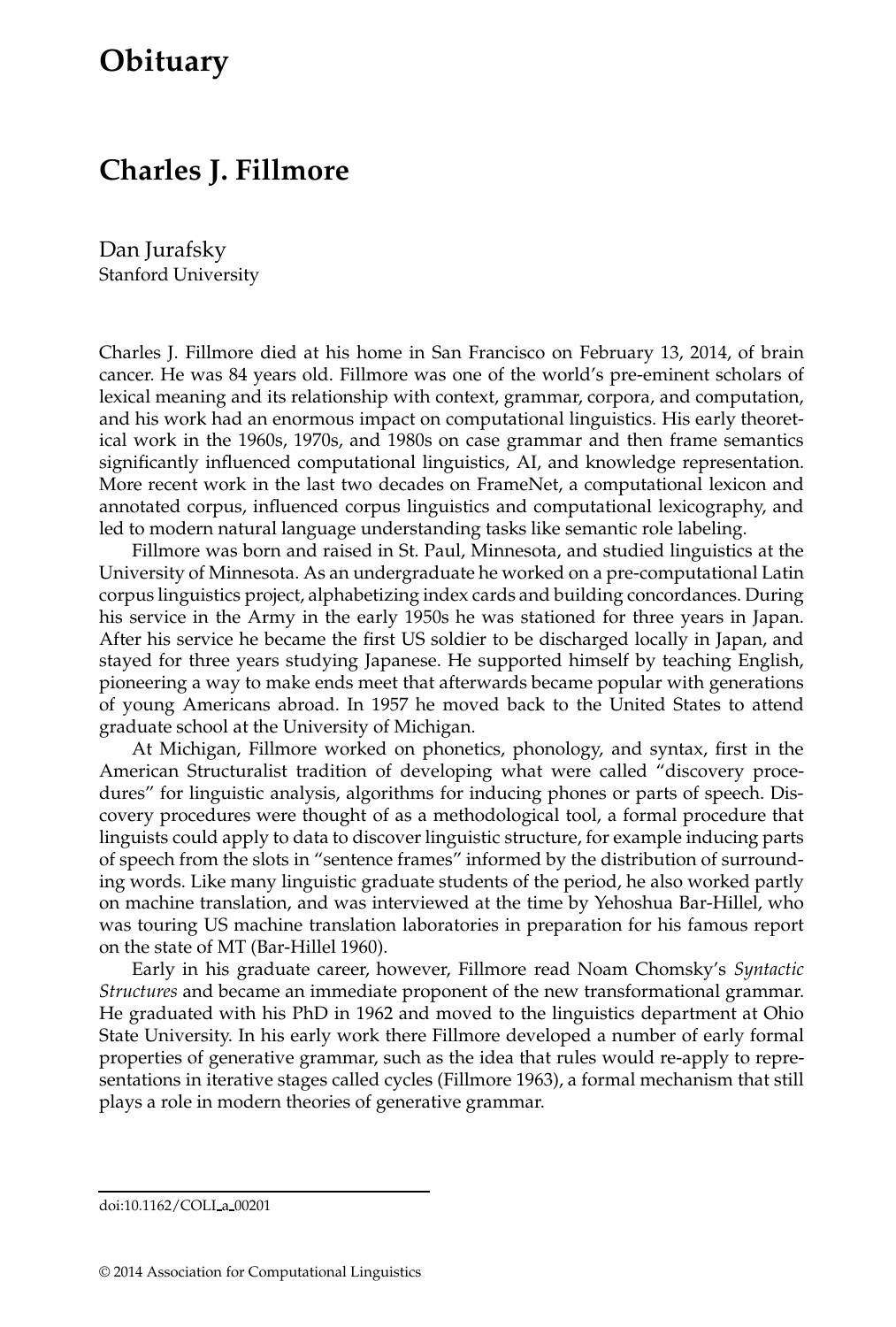But his greatest impact on computational linguistics came from the line of research that began with his early work on *case grammar* (Fillmore 1966, 1968, 1971, 1977a). Fillmore had become interested in argument structure by studying Lucien Tesnière's groundbreaking *Éléments de Syntaxe Structurale* (Tesnière 1959) in which the term 'dependency' was introduced and the foundations were laid for dependency grammar. Like many transformational grammarians of the time, Fillmore began by trying to capture the relationships between distinct formal patterns with systematically related meanings; and he became interested in the different ways of expressing the object and recipient of transfer in sentences like "He gave a book to me" and "He gave me a book" (Fillmore 1962, 1965), a phenomenon that became known as *dative movement*. He then expanded to the more general goal of representing how the participants in an event are expressed syntactically, as in these two sentences about an event of *opening*:

- a. The janitor will open the door with this key
- b. This key will open the door

Fillmore noticed that despite the differing syntactic structure, in both sentences *key* plays the role of the *instrument* of the action and *door* the role of the *object*, *patient*, or *theme*, and suggested that such abstract roles could constitute a shallow level of meaning representation. Following Tesnière's terminology, Fillmore first referred to these argument roles as *actants* (Fillmore 1966) but quickly switched to the term *case*, (see Fillmore (2003)) and proposed a universal list of semantic roles or cases (Agent, Patient, Instrument, etc.), that could be taken on by the arguments of predicates. Verbs would be listed in the lexicon with their 'case frame', the list of obligatory (or optional) case arguments.

The idea that semantic roles could provide an intermediate level of semantic representation that could help map from syntactic parse structures to deeper, more fully-specified representations of meaning was quickly adopted in natural language processing, and systems for extracting case frames were created for machine translation (Wilks 1973), question-answering (Hendrix, Thompson, and Slocum 1973), spoken-language understanding (Nash-Webber 1975), and dialogue systems (Bobrow et al. 1977). General-purpose semantic role labelers were developed to map to case representations via ATNs (Simmons 1973) or, from parse trees, by using dictionaries with verb-specific case frames (Levin 1977; Marcus 1980). By 1977 case representation was widely used and taught in natural language processing and artificial intelligence, and was described as a standard component of natural language understanding in the first edition of Winston's (1977) textbook *Artificial Intelligence*.

In 1971 Fillmore joined the linguistics faculty at the University of California, Berkeley, and by the mid-1970s he began to expand his ideas on case. He arrived at a more general model of semantic representation, one that expressed the background contexts or perspectives by which a word or a case role could be defined. He called this new representation a *frame*, and later described the intuition as follows:

<sup>&</sup>quot;The idea behind frame semantics is that speakers are aware of possibly quite complex situation types, packages of connected expectations, that go by various names—frames, schemas, scenarios, scripts, cultural narratives, memes—and the words in our language are understood with such frames as their presupposed background." (Fillmore 2012, p. 712)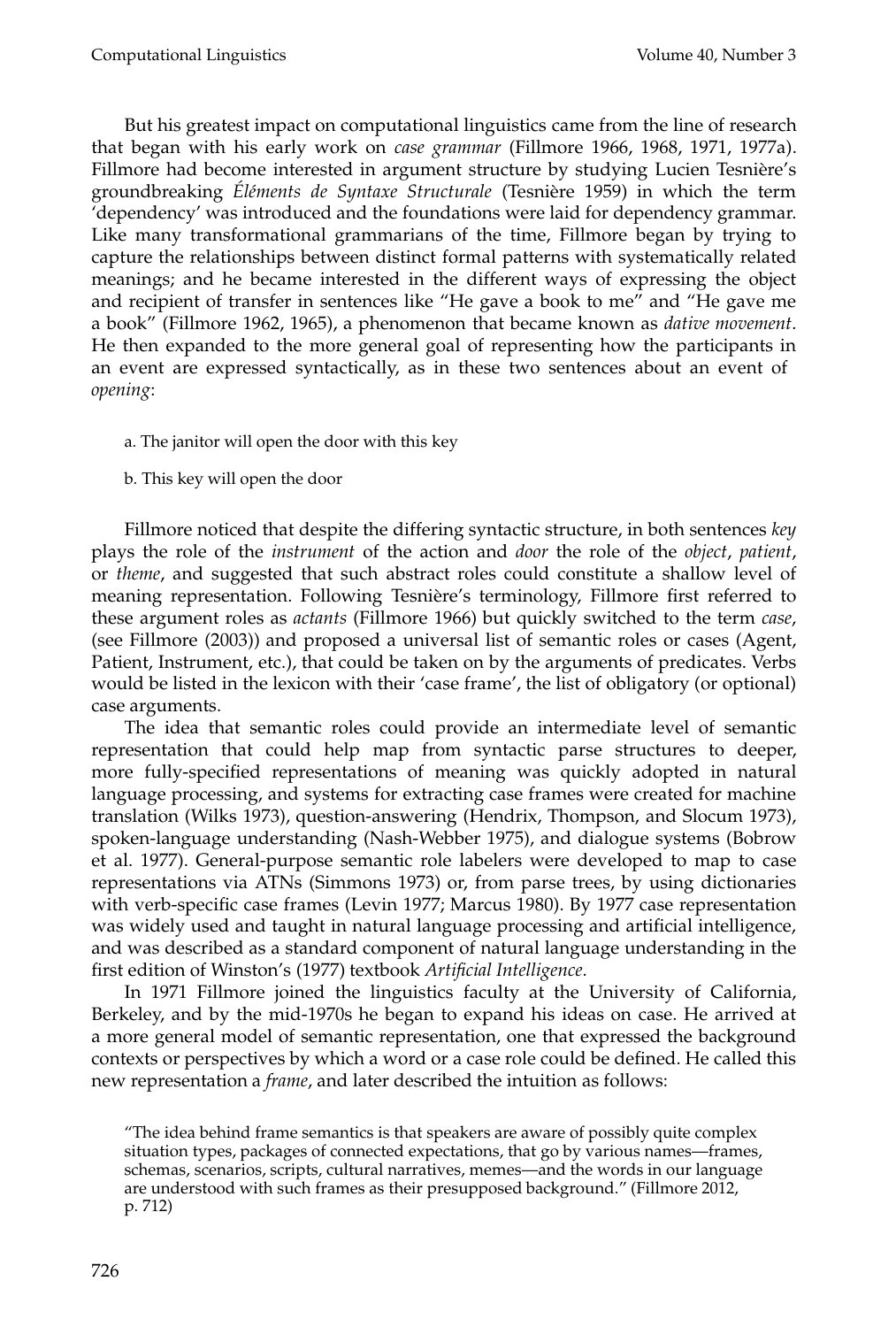He described the name as coming from "the pre-transformationalist view of sentence structure as consisting of a frame and a substitution list," but the word *frame* seemed to be in the air for a suite of related notions proposed at about the same time by Minsky (1974), Hymes (1974), and Goffman (1974), as well as related notions with other names like *scripts* (Schank and Abelson 1975) and *schemata* (Bobrow and Norman 1975) (see Tannen [1979] for a comparison). Fillmore was also influenced by the semantic field theorists and by a visit to the Yale AI lab where he took notice of the lists of slots and fillers used by early information extraction systems like DeJong (1982) and Schank and Abelson (1977).

Fillmore's version of this new idea—more linguistic than other manifestations, focusing on the way that words are associated with frames—was expressed in a series of papers starting in the mid-1970's (Fillmore 1975a, 1976, 1977b, 1982, 1985). His motivating example was the Commercial Event frame, in which a seller *sells* goods to a buyer, the buyer thus *buying* the goods that *cost* a certain amount by *paying* a price *charged* by the seller. The definition of each of these verbs (*buy, sell, cost, pay, charge*), is interrelated by virtue of their joint association with a single kind of event or scenario. The meaning of each word draws in the entire frame, and by using (or hearing) the word, a language user necessarily activates the entire frame. As Fillmore put it:

If I tell you that I bought a new pair of shoes, you do not know where I bought them or how much they cost, but you know, by virtue of the frame I have introduced into our discourse, that there have got to be answers to those questions. (Fillmore 1976, p. 29)

Fillmore also emphasized the way that frames could represent *perspectives* on events, such that verbs like *sell* or *pay* emphasize different aspects of the same event, or that the differences between alternative senses of the same word might come from their drawing on different frames. Fillmore's linguistic interpretation of frames influenced work in artificial intelligence on knowledge representation like KRL (Bobrow and Winograd 1977), and the perspective-taking aspect of frames had a strong influence on work on framing in linguistics and politics (Lakoff 2010).

In 1988 Fillmore taught at the computational linguistics summer school in Pisa run by the late Antonio Zampolli and met the lexicographer Beryl T. Atkins. The two began a collaboration to produce a frame description for the verb *risk* based on corpus evidence (Fillmore and Atkins 1992). This work, including an invited talk at ACL 1991 (Fillmore and Atkins 1991), influenced the development of other projects in corpus-based lexical semantics (Kipper, Dang, and Palmer 2000; Kipper et al. 2008).

Fillmore became interested in this idea that corpus linguistics, lexicography, and lexical semantics could fruitfully be combined (Fillmore 1992) and when he officially retired from UC Berkeley in 1995 he moved to the International Computer Science Institute (ICSI) in Berkeley (although still teaching at UC Berkeley part-time) and began work on the FrameNet project of computational corpus lexicography that combined his early ideas on semantic roles with his later work on frames and his recent interest in corpus lexicography.

The idea of FrameNet was to build a large set of frames, each of which consisted of lists of constitutive roles or "frame elements": sets of words that evoke the frame, grammatical information expressing how each frame element is realized in the sentence, and semantic relations between frames and between frame elements. Corpora were annotated with the evoking words, frames, and frame elements (Baker, Fillmore, and Lowe 1998; Fillmore, Johnson, and Petruck 2003; Fillmore and Baker 2009).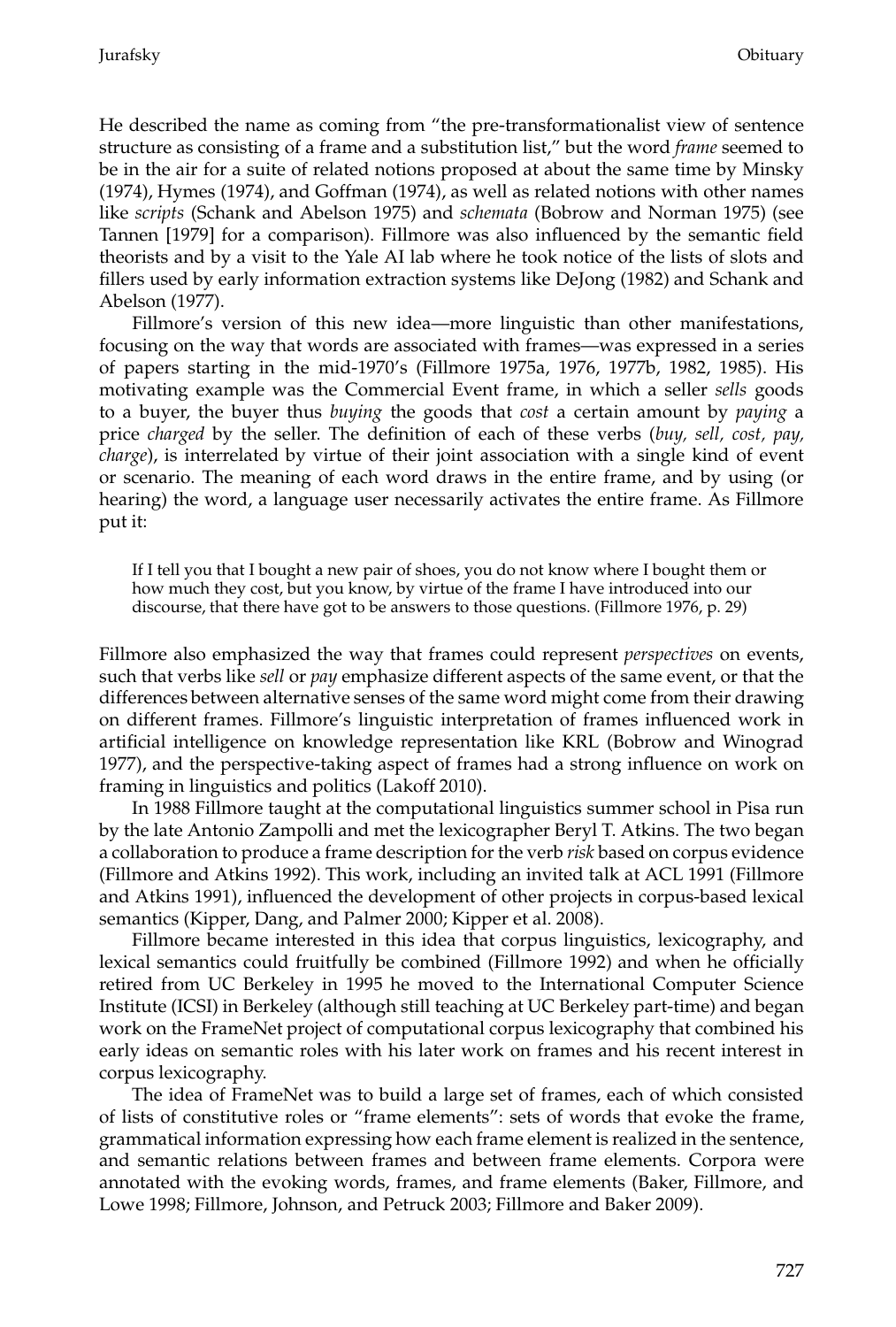Over the next 20 years until his death, Fillmore and his students and colleagues, especially under the direction of Collin Baker, proceeded to create the frames and handannotate the corpora. This period of his career was a productive and enjoyable one for Fillmore. In an interview for the ICSI Newsletter, he said

"The happiest time of my career has been here at ICSI, where FrameNet has made it possible for me to work with a team of bright young people on a continuing basis doing work that I'll never lose interest in."

The combination of rich linguistic annotation and corpus-based approach instantiated in FrameNet, together with the PropBank semantic-role-labeled corpus created soon afterwards by Martha Palmer and colleagues (Palmer, Kingsbury, and Gildea 2005), led to a revival of automatic approaches to semantic role labeling, first on FrameNet (Gildea and Jurafsky 2000) and then on PropBank data (Gildea and Palmer 2002, inter alia). The problem first addressed in the 1970s by hand-written rules was thus now generally recast as one of supervised machine learning. The resulting plethora of systems for performing automatic semantic role labeling (see the surveys in Palmer, Gildea, and Xue (2010) and Màrquez et al. (2008)) have been applied widely to improve the state of the art in tasks across NLP such as question answering (Shen and Lapata 2007; Surdeanu, Ciaramita, and Zaragoza 2011) and machine translation (Liu and Gildea 2010; Lo et al. 2013). Fillmore's FrameNet project also led to the development of FrameNets for many other languages including Spanish, German, Japanese, Portuguese, Italian, and Chinese. And in a perhaps appropriate return to the discovery procedures that first inspired Fillmore, modern work has focused on ways to induce semantic roles from corpora without role annotation (Swier and Stevenson 2004; Chambers and Jurafsky 2009, 2011; Lang and Lapata 2014).

In addition to his work in semantics, Fillmore had significant contributions to syntax and pragmatics, including the influential Santa Cruz Lectures on Deixis (Fillmore 1975b) and a long-standing research project in developing Construction Grammar, a theory—or perhaps more accurately family of theories—that represented a grammar as a collection of constructions, pairings of meaning, and form (Fillmore, Kay, and O'Connor 1988). He also contributed to the application of linguistics to other disciplines including cognitive science, education, and law. Ackerman, Kay, and O'Connor (2014) offer more discussion of these aspects of Fillmore's work.

Fillmore was much honored during his career; he was a fellow of the American Academy of Arts and Sciences, served as president of the Linguistic Society of America, was awarded an honorary doctorate from the University of Chicago, had festschrifts and conferences in his honor, received the ACL lifetime achievement award in 2012 (see the text of his acceptance speech in Fillmore [2012]) and, together with Collin Baker, the Antonio Zampolli Prize from ELRA in 2012. Nonetheless, he was unpretentious (universally referred to even by his undergraduates as "Chuck"), modest, embarrassed by compliments, and generally referred to himself light-heartedly as an Ordinary Working Linguist. His Minnesota background (he was Norwegian on his mother's side) always led to Lake Wobegon comparisons, especially given his often bemused smile and wry deadpan wit. His colleague George Lakoff tells the story: "When he first came to Berkeley in 1971, he encountered a culture defined by the then-commonplace expression, 'Let it all hang out.' His response was to wear a button saying, 'Tuck it all back in.'"

Fillmore was also a favorite teacher and mentor who enjoyed working with what he often capitalized as "Young People"; and was deeply respected for his brilliance, careful attention to detail, and encyclopedic knowledge of language, and universally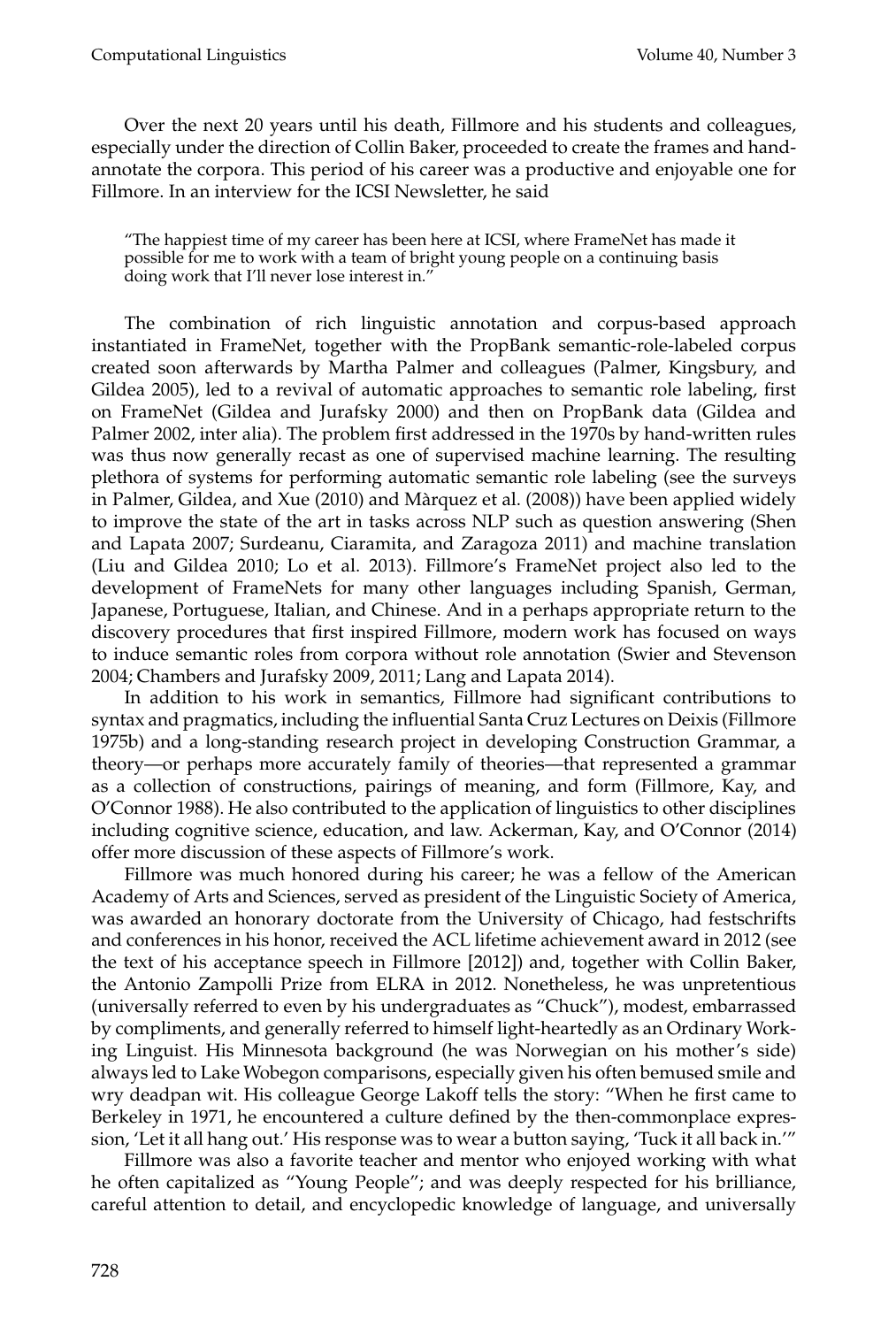beloved for his warmth, generosity, and patience. He is survived by his beloved wife Lily Wong Fillmore, a retired Berkeley linguist and Education professor, their children and grandchildren, and a wide community of fond former colleagues, students, and collaborators, among whom I am proud to include myself.

### **References**

- Ackerman, Farrell, Paul Kay, and Mary Catherine O'Connor. 2014. Charles J. Fillmore. *Language*, 90(3).
- Baker, Collin F., Charles J. Fillmore, and John B. Lowe. 1998. The Berkeley FrameNet project. In *Proceedings of ACL-COLING 1998*, pages 86–90.
- Bar-Hillel, Yehoshua. 1960. The present status o[f automatic translati](http://www.mitpressjournals.org/action/showLinks?crossref=10.1016%2F0004-3702%2877%2990018-2)on of languages. *Advances in computers*, 1(1):91–163.
- Bobrow, Daniel G., Ronald M. Kaplan, Martin Kay, Donald A. Norman, Henry Thompson, and Terry Winograd. 1977. GUS-1, a frame driven dialog system. *Artificial Intelligence*, 8(2):155–173.
- Bobrow, Daniel G. and Don[ald A. Norman.](http://www.mitpressjournals.org/action/showLinks?crossref=10.1207%2Fs15516709cog0101_2) 1975. Some principles of memory schemata. In Daniel G. Bobrow and Allan Collins, editors, *Representation and Understanding*. Academic Press.
- Bobrow, Daniel G. and Terry Winograd. 1977. An overview of KRL: A knowledge representation language. *Cognitive Science*, 1:3–46.
- Chambers, Nathanael and Dan Jurafsky. 2009. Unsupervised learning of narrative schemas and their participants. In *ACL IJCNLP 2009*.
- Chambers, Nathanael and Dan Jurafsky. 2011. Template-based information extraction without the templates. In *Proceedings of ACL 2011*.
- DeJong, Gerald F. 1982. An overview of the FRUMP system. In Wendy G. Lehnert and Martin H. Ringle, editors, *Strategies for Natural Language Processing*. Lawrence Erlbaum, pages 149–176.
- Fillmore, Charles J. 1962. Indirect object constructions in English and the ordering of transformations. Technical Report Report No. 1, The Ohio State University Research Foundation Project on Linguistic Analysis.
- Fillmore, Charles J. 1963. The position of embedding transformations in a grammar. *Word*, 19(2):208–231.
- Fillmore, Charles J. 1965. *Indirect Object Constructions in English and the Ordering of Transformations*. Mouton.
- Fillmore, Charles J. 1966. A proposal concerning English prepositions. In Francis P. Dinneen, editor, *17th annual Round Table.*, volume 17 of *Monograph Series on Language and Linguistics*. Georgetown University Press, Washington D.C., pages 19–34.
- Fillmore, Charles J. 1968. The case for case. In Emmon W. Bach and Robert T. Harms, editors, *Universals in Linguistic Theory*. Holt, Rinehart & Winston, pages 1–88.
- Fillmore, Charles J. 1971. Some problems for case grammar. In R. J. O'Brien, editor, *22nd annual Round Table. Linguistics: developments of the sixties – viewpoints of the seventies*, volume 24 of *Monograph Series on Language and Linguistics*. Georgetown University Press, Washington D.C., pages 35–56.
- Fillmore, Charles J. 1975a. An alternative to checklist theories of meaning. In *BLS-75*, Berkeley, CA.
- Fillmore, Charles J. 1975b. *Lectures on deixis*. Indiana University Linguistics Club, Bloomington, IN.
- Fillmore, Charles J. 1976. Frame semantics and the nature of language. In *Annals of the New York Academy of Sciences: Conference on the Origin and Development of Language and Speech*, volume 280, pages 20–32.
- Fillmore, Charles J. 1977a. The case for case reopened. In Peter Cole and Jerrold M. Sadock, editors, *Syntax and Semantics Volume 8: Grammatical Relations*. Academic Press.
- Fillmore, Charles J. 1977b. Scenes-and-frames semantics. In Antonio Zampolli, editor, *Linguistic Structures Processing*. North Holland, pages 55–79.
- Fillmore, Charles J. 1982. Frame semantics. In *Linguistics in the Morning Calm*. Hanshin, Seoul, pages 111–138. Linguistics Society of Korea.
- Fillmore, Charles J. 1985. Frames and the semantics of understanding. *Quaderni di Semantica*, VI(2):222–254.
- Fillmore, Charles J. 1992. "Corpus linguistics" vs. "computer-aided armchair linguistics". In *Directions in Corpus Linguistics: Proceedings from a 1991 Nobel Symposium on Corpus*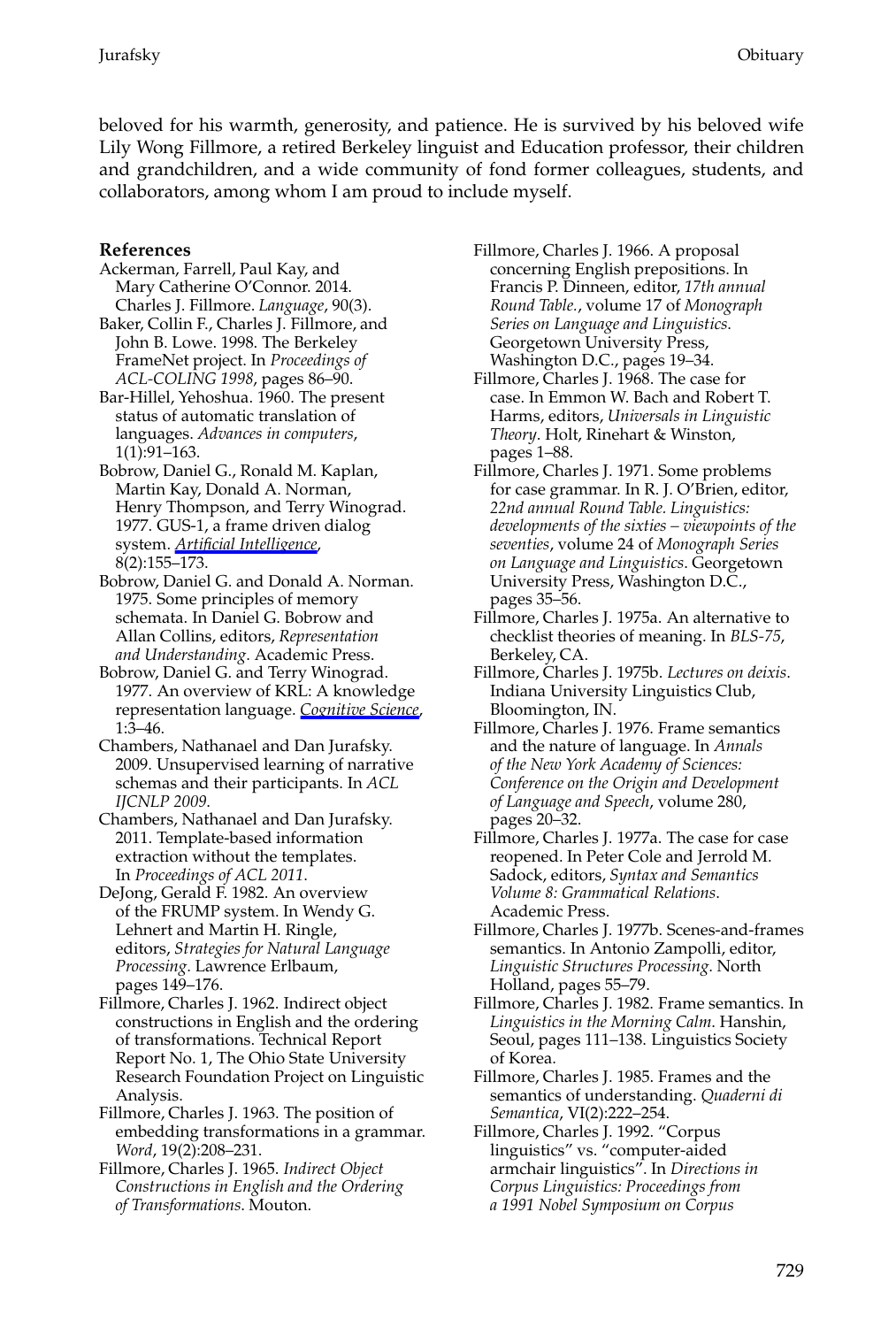### Computational Linguistics Volume 40, Number 3

*Linguistics*, pages 35–66. Mouton de Gruyter.

- Fillmore, Charles J. 2003. Valency and semantic roles: the concept of deep structure case. In Vilmos Agel, Ludwig M. Eichinger, Hans Werner Eroms, Peter Hellwig, Hans Jürgen Heringer, and Henning Lobin, editors, *Dependenz und Valenz: Ein internationales Handbuch der zeitgen¨ossischen Forschung*. Walter de Gruyter, chapter 36, pages 457–475.
- Fillmore, Charles J. 2012. Encounters with language. *Computational Linguistics*, 38(4):701–718.
- Fillmore, Charles J. and Beryl T. Atkins. 1991. Word meaning: Starting where the MRDs stop. Invited talk at ACL 1991.

Fillmore, Charles J. and Beryl T. Atkins. 1992. Towards a frame-based lexicon: The semantics of RISK and its neighbors. In Adrienne Lehrer and E. Feder Kittay, editors, *Frames, Fields, and Contrasts*. Lawrence Erlbaum, pages 75–102.

Fillmore, Charles J. and Collin F. Baker. 2009. A frames approach to semantic analysis. In Bernd Heine and Heiko Narrog, editors, *The Oxford Handbook of Linguistic Analysis*. Oxford University Press, pages 313–340.

Fillmore, Charles J., Christopher R. Johnson, and Miriam R. L. Petruck. 2003. Background [to Frame](http://www.mitpressjournals.org/action/showLinks?crossref=10.2307%2F414531)Net. *International journal of lexicography*, 16(3):235–250.

Fillmore, Charles J., Paul Kay, and Mary Catherine O'Connor. 1988. Regularity and idiomaticity in grammatical constructions: The case of Let Alone. *Language*, 64(3):501–538.

Gildea, Daniel and Daniel Jurafsky. 2000. Automatic labeling of semantic roles. In *ACL-00*, pages 512–520, Hong Kong.

Gildea, Daniel and Martha Palmer. 2002. The necessity of syntactic parsing for predicate argument recognition. In *ACL-02*, Philadelphia, PA.

Goffman, Erving. 1974. *Frame analysis: An essay on the organization of experience*. Harvard University Press.

Hendrix, Gary G., Craig W. Thompson, and Jonathan Slocum. 1973. Language processing via canonical verbs and semantic models. In *Proceedings of IJCAI-73*.

Hymes, Dell. 1974. Ways of speaking. In Richard Bauman and Joel Sherzer, editors, *Explorations in the ethnography of speaking*. Cambridge University Press, pages 433–451.

Kipper, [Karin, Hoa T. Dang, and Martha](http://www.mitpressjournals.org/action/showLinks?crossref=10.1007%2Fs10579-007-9048-2) Palmer. 2000. Class-based construction of a verb lexicon. In *AAAI/IAAI*, pages 691–696.

Kipper, Karin, Anna Korhonen, Neville Ryant, and Martha Palmer. 2008. A large-scale classification of English verbs. *Language Resour[ces and Evaluati](http://www.mitpressjournals.org/action/showLinks?system=10.1162%2FCOLI_a_00195)on*,  $42(1):2\overline{1-40}$ .

Lakoff, George. 2010. *Moral politics: How liberals and conservatives think*. University of Chicago Press.

Lang, Joel and Mirella Lapata. 2014. Similarity-driven semantic role induction via graph partitioning. *Computational Linguistics*, 40(3):633–669.

Levin, Beth. 1977. Mapping sentences to case frames. Technical Report 167, MIT AI Laboratory. AI Working Paper 143.

Liu, Ding and Daniel Gildea. 2010. Semantic role features for machine translation. In *Proceedings of COLING 2010*, pages 716–724.

Lo, Chi-kiu, Karteek Addanki, Markus Saers, and Dekai Wu. 2013. Improving machine translation by training against an automatic semantic frame based evaluation metric. In *Proceedings of ACL 2013*.

Marcus, Mitchell P. 1980. *A Theory of Syntactic Recognition for Natural Language*. MIT Press.

Màrquez, Lluís, Xavier Carreras, Kenneth C Litkowski, and Suzanne Stevenson. 2008. Semantic role labeling: An introduction to the special issue. *Computational linguistics*, 34(2):145–159.

Minsky, Marvin. 1974. A framework for representing knowledge. Technical Report 306, MIT AI Laboratory. Memo 306.

Nash-Webber, Bonnie L. 1975. The role of seman[tics in automatic speech](http://www.mitpressjournals.org/action/showLinks?crossref=10.2200%2FS00239ED1V01Y200912HLT006) [understanding. In Da](http://www.mitpressjournals.org/action/showLinks?crossref=10.2200%2FS00239ED1V01Y200912HLT006)niel G. Bobrow and Allan Collins, editors, *Representation and Understanding*. Academic Press, pages 351–382.

Palmer, Martha, Daniel Gildea, and Nianwen Xue. 2010. Semantic role labeling. *Synthesis Lectures on Human Language Technologies*, 3(1):1–103.

Palmer, Martha, Paul Kingsbury, and Daniel Gildea. 2005. The proposition